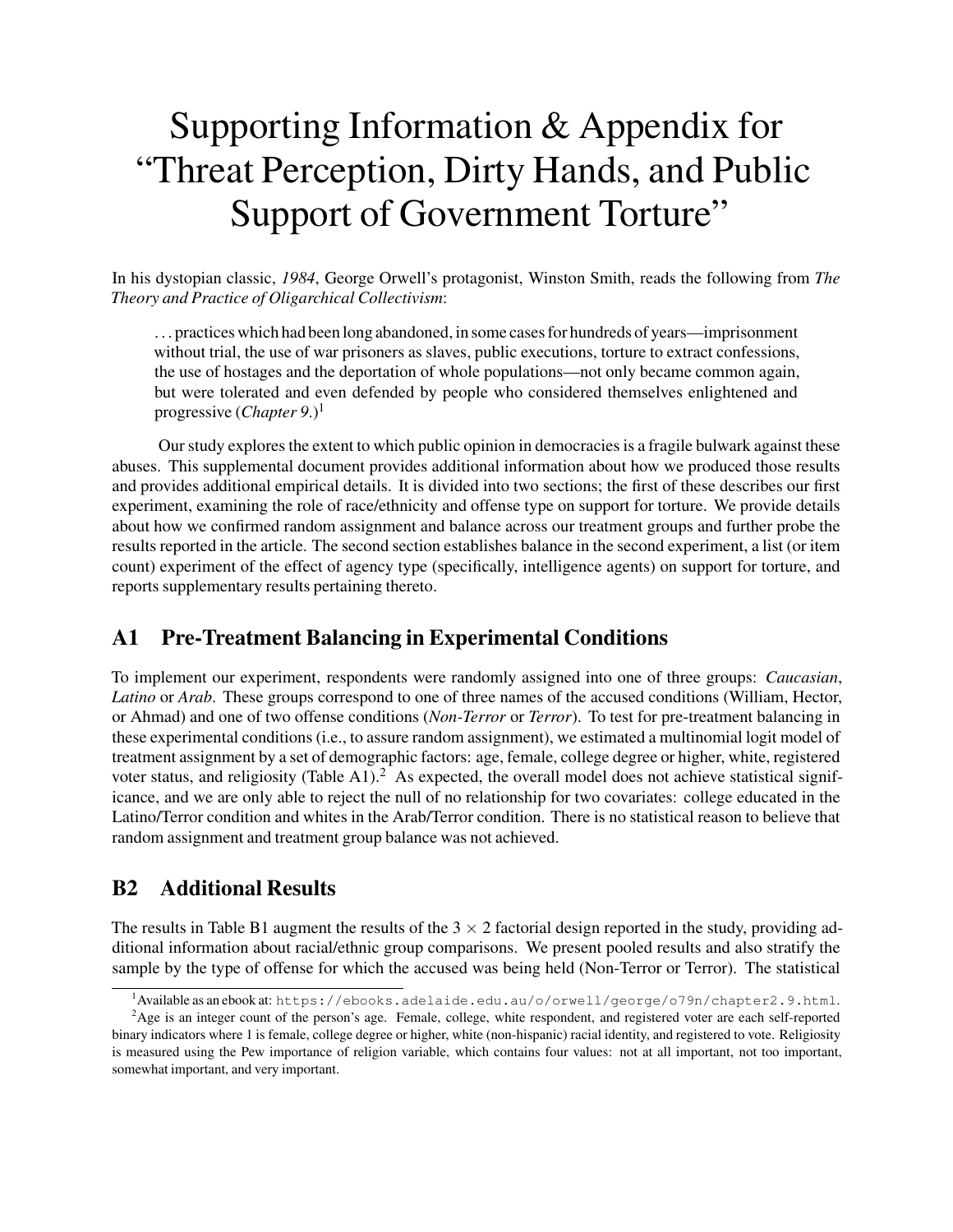|                                               | Arab/      | Caucasian/ | Latino/  | Arab/    | Caucasian/ |
|-----------------------------------------------|------------|------------|----------|----------|------------|
| Regressor                                     | Non-Terror | Non-Terror | Terror   | Terror   | Terror     |
|                                               |            |            |          |          |            |
| Constant                                      | $-0.616$   | $-0.329$   | $-0.745$ | $-0.240$ | 0.452      |
|                                               | (0.783)    | (0.805)    | (0.885)  | (0.827)  | (0.822)    |
| Age                                           | 0.005      | 0.010      | 0.012    | 0.011    | $-0.004$   |
|                                               | (0.010)    | (0.010)    | (0.010)  | (0.010)  | (0.010)    |
| Female                                        | $-0.065$   | 0.318      | $-0.309$ | $-0.102$ | $-0.107$   |
|                                               | (0.278)    | (0.295)    | (0.282)  | (0.281)  | (0.292)    |
| College                                       | $-0.214$   | 0.302      | $-0.563$ | $-0.114$ | $-0.161$   |
|                                               | (0.294)    | (0.299)    | (0.284)  | (0.294)  | (0.307)    |
| White Resp                                    | $-0.289$   | $-0.686$   | $-0.332$ | $-0.796$ | $-0.251$   |
|                                               | (0.400)    | (0.396)    | (0.409)  | (0.381)  | (0.413)    |
| Registered Voter                              | $-0.146$   | $-0.347$   | 0.424    | 0.275    | $-0.031$   |
|                                               | (0.521)    | (0.528)    | (0.574)  | (0.574)  | (0.553)    |
| Religiosity                                   | $-0.161$   | $-0.172$   | $-0.014$ | $-0.014$ | $-0.042$   |
|                                               | (0.126)    | (0.131)    | (0.131)  | (0.131)  | (0.134)    |
|                                               |            |            |          |          |            |
| $N = 596$                                     |            |            |          |          |            |
| Likelihood Ratio $\chi^2$ (d.f.) = 32.13 (30) |            |            |          |          |            |

Table A1: Multinomial Logit Model of Experimental Treatment Assignment (Six Categories, Assignment to Latino/Non-Terror as Referent Category)

Coefficients in the table are maximum likelihood estimates; standard errors are reported in parentheses. *<sup>∗</sup>* : *p <* .05, two-tailed test.

results demonstrate that Americans are more supportive of torturing an Arab detainee—regardless of the suspected offense—than they are a Caucasian or Latino detained by government officials. The effect of the Arab condition is particularly strong. Yet we also see that Americans are also more supportive of torturing a Latino than a Caucasian when the offense might be a terror attack, and this effect is statistically significant if we are willing to invoke a 90% confidence level. Recall from the main text, Americans were no more likely to support torture of a Caucasian in the Terror condition than they were a Caucasian in the Non-Terror condition. Our nationally-representative sample was 73% Caucasian, 13% Black, and 9% Latino. As demonstrated above in Table A1, our treatment and control groups were racially (White v. Non-White) balanced.

#### C3 Effect of Race/Ethnicity of the Accused on Support for Torture

Here we break apart the  $3 \times p = 0.0003$ . A direct comparison of Hector Gonzalez to William Shaw shows that though respondents more strongly supported harsh treatment of the Latino detainee (Difference-in-mean  $= 0.261$ ), this difference is not statistically significant and thus possibly attributable to chance ( $t = 1.325$ ,  $p = 0.0930$ ). Respondents were most likely to support harsh interrogation tactics for the Arab detainee, Ahmad Nazari. The mean level of support among those in the Arab treatment group is significantly larger than that found in the Caucasian (Difference-in-mean = 0.797, *t*= 3*.*873, *p <*0*.*0001) and Latino (Difference-in-mean  $= 0.536, t = 2.704, p = 0.0036$  treatment groups.

Figure C1 examines the effect of the race/ethnicity of the accused on the respondents' willingness to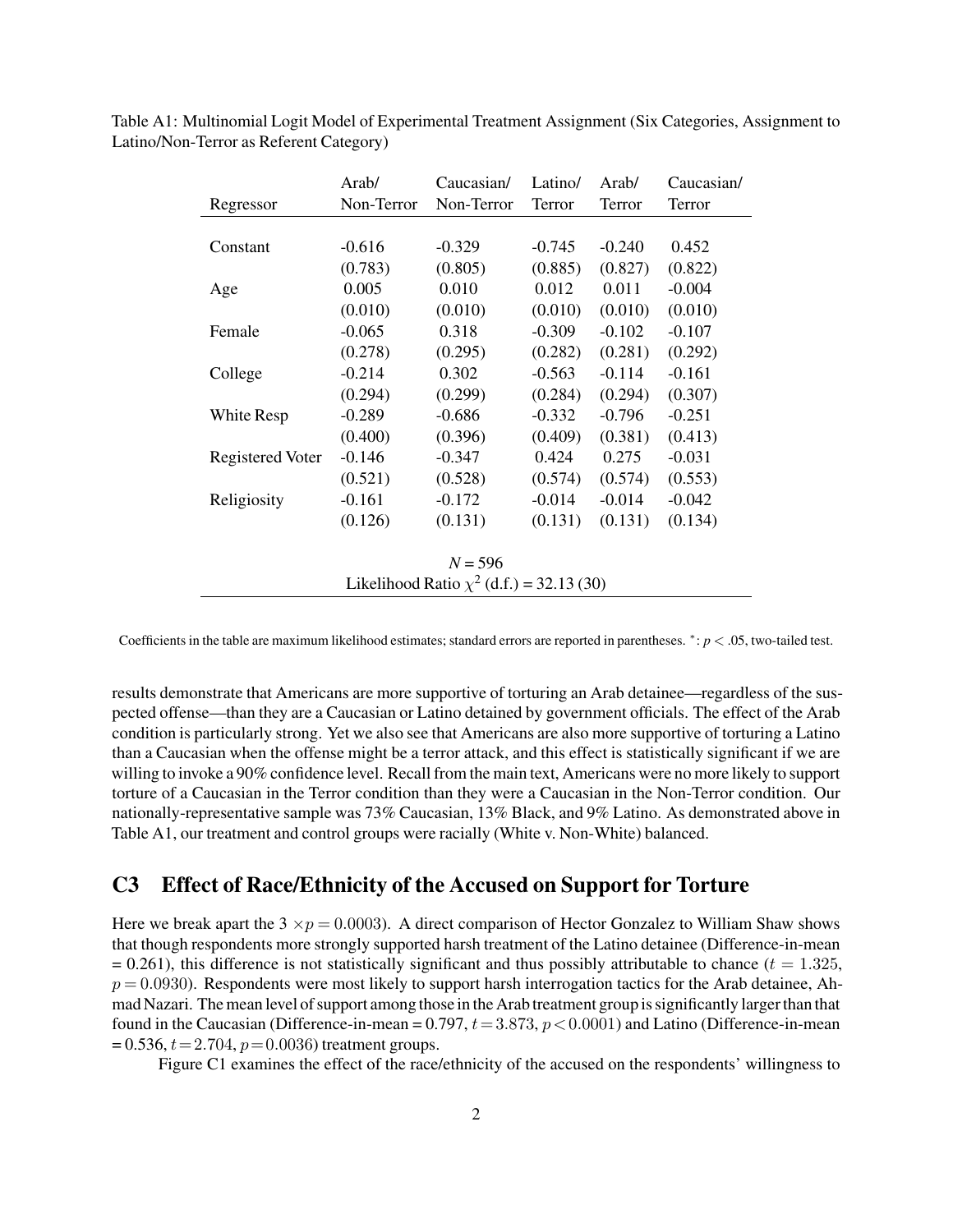|                                  | Difference | t     | d.f. | Pr(t>0) |
|----------------------------------|------------|-------|------|---------|
|                                  |            |       |      |         |
| Pooled Sample                    |            |       |      |         |
| $Mean(Latino) - Mean(Caucasian)$ | 0.261      | 1.325 | 387  | 0.093   |
| $Mean(Arab) - Mean(Caucasian)$   | 0.797      | 3.873 | 381  | 0.000   |
| $Mean(Arab) - Mean(Latino)$      | 0.536      | 2.704 | 419  | 0.004   |
|                                  |            |       |      |         |
| <b>Non-Terror Group</b>          |            |       |      |         |
| $Mean(Latino) - Mean(Caucasian)$ | 0.121      | 0.449 | 197  | 0.327   |
| $Mean(Arab) - Mean(Caucasian)$   | 0.613      | 2.193 | 192  | 0.015   |
| $Mean(Arab) - Mean(Latino)$      | 0.492      | 1.834 | 213  | 0.034   |
|                                  |            |       |      |         |
| <b>Terror Group</b>              |            |       |      |         |
| $Mean(Latino) - Mean(Caucasian)$ | 0.418      | 1.468 | 188  | 0.072   |
| $Mean(Arab) - Mean(Caucasian)$   | 0.988      | 3.311 | 187  | 0.001   |
| $Mean(Arab) - Mean(Latino)$      | 0.570      | 1.988 | 203  | 0.024   |
|                                  |            |       |      |         |

Table B1: Difference-of-Means Tests of the Effect of Race/Ethnicity of the Accused on Support for Torture, Pooled and Stratified Samples.

support torture regardless of offense type. To test for pre-treatment balancing in these collapsed three experimental conditions, we again estimated a multinomial logit model of treatment-group assignment by a set of demographic factors, age, female, college degree or higher, white, registered voter status, and religiosity; we also account for offense type (Terror=1) as a covariate (Table C1). As expected, the model does not achieve statistical significance, and none of the respondent covariates are statistically significant, suggesting that random assignment was successful.

We also conducted supplementary multivariate analyses to demonstrate the robustness of these results to the inclusion of additional covariates. We employed ordinary least squares with dummy variables for Latino and Arab because the estimated coefficients for these variables are equivalent to the difference-of-means relative to the excluded group, Caucasian. The covariates include offense type (Terror or Not Terror) and measures of respondents' social demographics and political attitudes. The results are reported in Table C2. The coefficients for Latino and Arab are quite stable across models; the former is not statistically significant while the latter is.

### D4 Crime versus Terror Offense Treatment

As above, we separate the offense frame from the race/ethnicity treatment, this time pooling over the latter. To show that we achieve pre-treatment balancing across the Non-Terror offense and Terror offense experimental conditions (i.e., to assure random assignment), we estimated a logit model of treatment assignment (Non-Terror=0, Terror=1) against a set of demographic factors, age, female, college degree or higher, white, and registered voter status (Table D4). Neither the overall model nor any of the variables are statistically significant, providing us with confidence that the treatment was random across these variables and that balance was obtained.

To demonstrate that our second operational hypothesis holds while pooling across race, we distinguish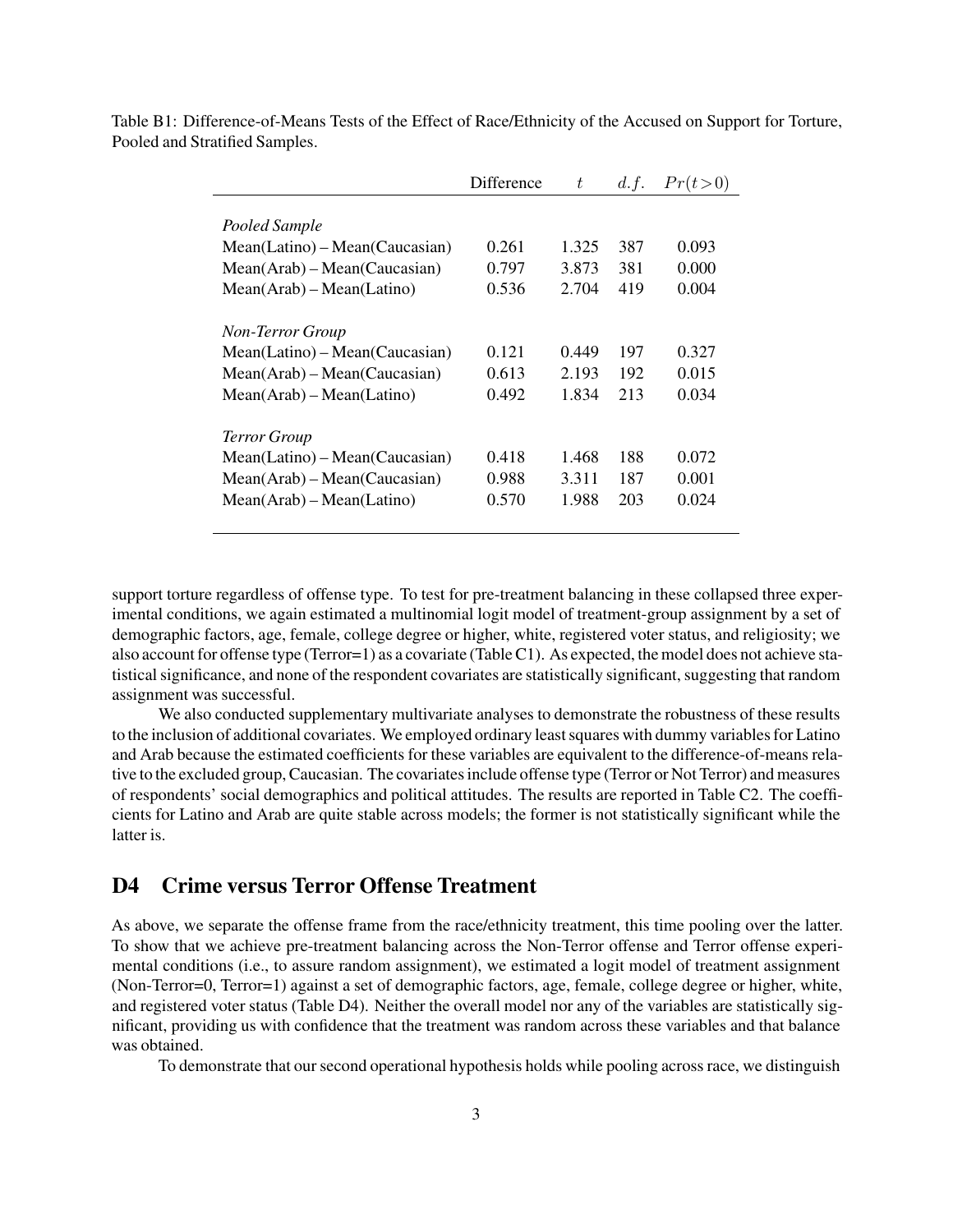Figure C1: Effect of Race/Ethnicity of Detainee on Willingness to Support Torture



Table C1: Multinomial Logit Model of Experimental Treatment Assignment (Three Categories, Assignment to William as Referent Category)

| Regressor        | Latino   | Arab     |
|------------------|----------|----------|
|                  |          |          |
| Constant         | $-0.699$ | $-0.189$ |
|                  | (0.600)  | (0.579)  |
| Age              | 0.002    | 0.005    |
|                  | (0.007)  | (0.007)  |
| Female           | $-0.256$ | $-0.089$ |
|                  | (0.209)  | (0.210)  |
| College          | 0.204    | $-0.242$ |
|                  | (0.212)  | (0.386)  |
| White Resp       | 0.328    | $-0.074$ |
|                  | (0.285)  | (0.271)  |
| Registered Voter | 0.355    | 0.241    |
|                  | (0.408)  | (0.386)  |
| Religiosity      | 0.080    | 0.019    |
|                  | (0.094)  | (0.094)  |
| Offense Type     | $-0.074$ | $-0.018$ |
|                  | (0.206)  | (0.206)  |
|                  |          |          |
|                  |          |          |

*N* = 596 Likelihood Ratio  $\chi^2$  (d.f.) = 11.73 (14)

Coefficients in the table are maximum likelihood estimates; standard errors are reported in parentheses. *<sup>∗</sup>* : *p <* .05, two-tailed test.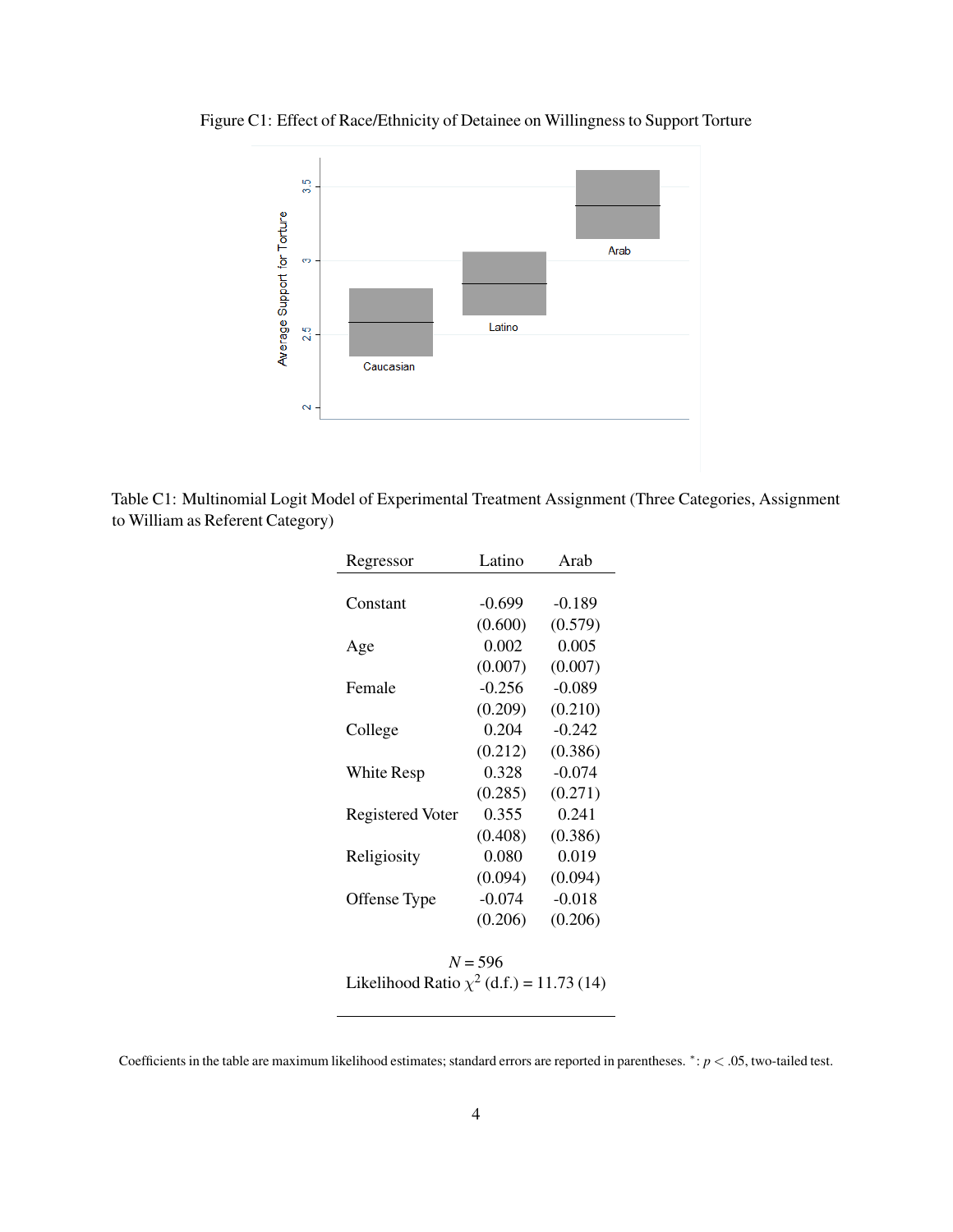| Regressor            | Model 1           | Model 2            | Model 3            |
|----------------------|-------------------|--------------------|--------------------|
|                      |                   |                    |                    |
| Constant             | $2.299^{\dagger}$ | $1.713^{\dagger}$  | $2.636^{\dagger}$  |
|                      | (0.169)           | (0.376)            | (0.424)            |
| Latino               | 0.267             | 0.206              | 0.186              |
|                      | (0.201)           | (0.197)            | (0.197)            |
| Arab                 | $0.798^{\dagger}$ | $0.755^{\dagger}$  | $0.756^{\dagger}$  |
|                      | (0.202)           | (0.198)            | (0.200)            |
| <b>Terror Group</b>  | $0.568^{\dagger}$ | $0.523^{\dagger}$  | $0.582^{\dagger}$  |
|                      | (0.162)           | (0.158)            | (0.158)            |
| Age                  |                   | $-0.000$           | $-0.004$           |
|                      |                   | (0.006)            | (0.006)            |
| Female               |                   | $-0.614^{\dagger}$ | $-0.488^{\dagger}$ |
|                      |                   | (0.160)            | (0.163)            |
| College              |                   | $-0.260$           | $-0.239$           |
|                      |                   | (0.164)            | (0.163)            |
| White Resp           |                   | $-0.126$           | $-0.209$           |
|                      |                   | (0.215)            | (0.227)            |
| Religiosity          |                   | $-0.325^{\dagger}$ | $-0.119$           |
|                      |                   | (0.072)            | (0.078)            |
| Party Identification |                   |                    | $0.119^{\dagger}$  |
|                      |                   |                    | (0.052)            |
| Ideology             |                   |                    | $0.300^{\dagger}$  |
|                      |                   |                    | (0.104)            |
|                      |                   |                    |                    |
| $N =$                | 596               | 596                | 546                |
| Adj. $R^2$ =         | 0.04              | 0.09               | 0.18               |
| $F =$                | $9.62^{\dagger}$  | $8.33^{\dagger}$   | $14.33^{\dagger}$  |
|                      |                   |                    |                    |

Table C2: Effect of Race/Ethnicity of the Accused on Support for Torture, Adjusting for Covariates

Party Identification is a seven-point scale that ranges from Strong Democrat to Strong Republican. Ideology is a five-point scale that ranges from Very Liberal to Very Conservative. The coefficients in the table are ordinary least squares estimates; standard errors are reported in parentheses. *∗*: *p<.*05, two-tailed test, *†* : *p<.*05, one-tailed test.

between the Non-Terror and Terror treatments described above. Diagnostic evaluation establishes that the treatment was effectively random. Figure D1 depicts a histogram of the level of approval (where 1 = Strongly Disapprove and 7 = Strongly Approve) pooling across the ethnic identities of the detainee, and demonstrates that those exposed to the Terror treatment offer greater support of a policy of torture. The mean level of support for government torture in the Non-Terror group is 2.671 and the mean in the Terror Group is 3.240.

To demonstrate that the differences depicted in Figure D1 are unlikely to be due to chance we conducted an analysis of variance  $(F = 12.07, p = 0.0005)$ , a difference-of-means test  $(t = -3.47, p = 0.0003)$ , and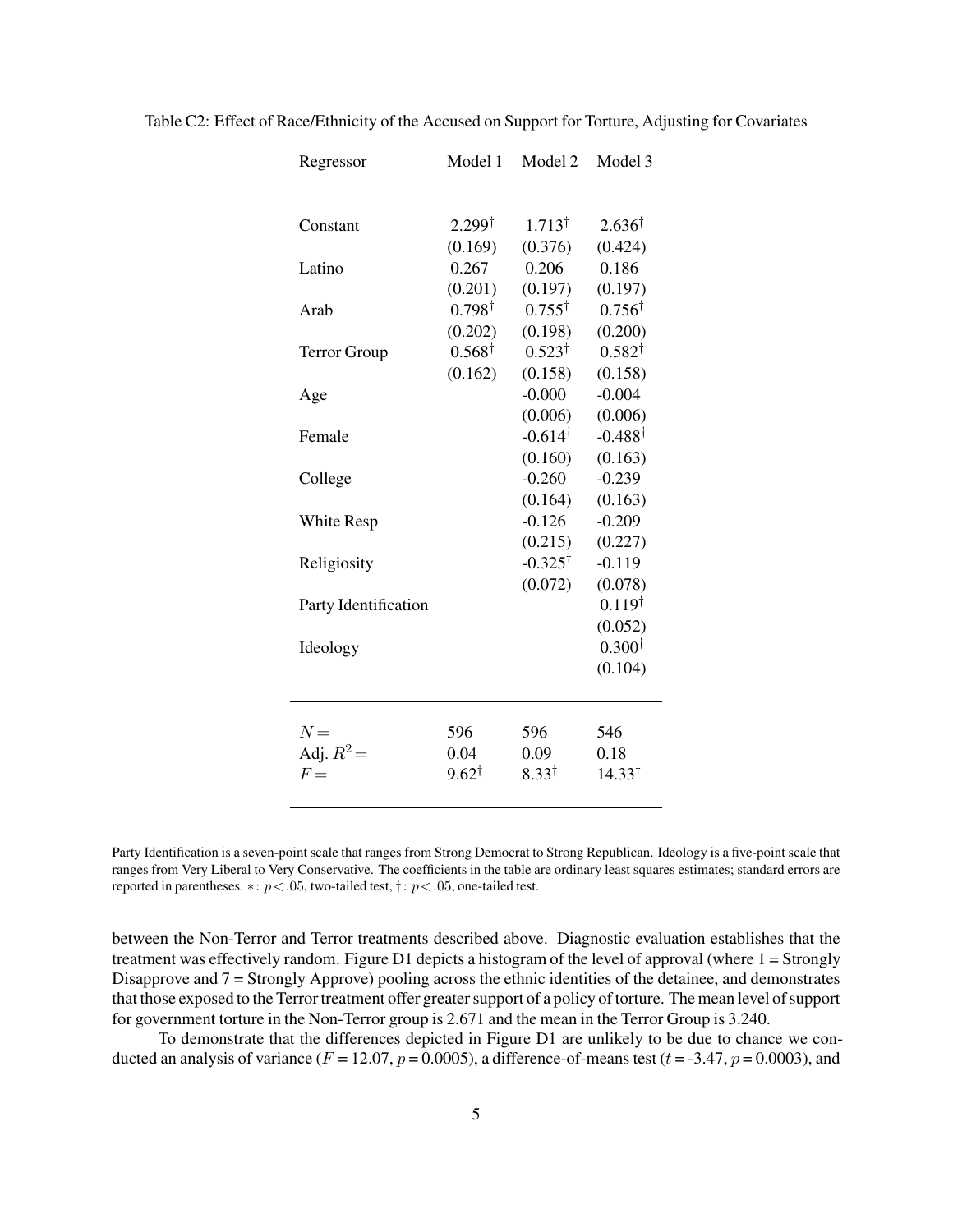|                                   | Non Terror |
|-----------------------------------|------------|
| Regressor                         | v Terror   |
|                                   |            |
| Constant                          | -0.485     |
|                                   | (0.479)    |
| Age                               | 0.002      |
|                                   | (0.006)    |
| Female                            | $-0.178$   |
|                                   | (0.167)    |
| College                           | $-0.104$   |
|                                   | (0.172)    |
| White Resp                        | $-0.157$   |
|                                   | (0.225)    |
| <b>Registered Voter</b>           | 0.353      |
|                                   | (0.332)    |
| Religiosity                       | 0.068      |
|                                   | (0.075)    |
|                                   |            |
|                                   |            |
| $N =$                             | 596        |
| Likelihood Ratio $\chi^2(d.f.)$ = | 4.45(6)    |

Table D1: Logit Model of Experimental Treatment Assignment for Non Terror versus Terror Treatment.

The coefficients in the table are maximum likelihood estimates; standard errors are reported in parentheses. *∗*: *p<.*05, two-tailed test.

Figure D1: Effect of Alleged Terror Offense on Willingness to Support Torture

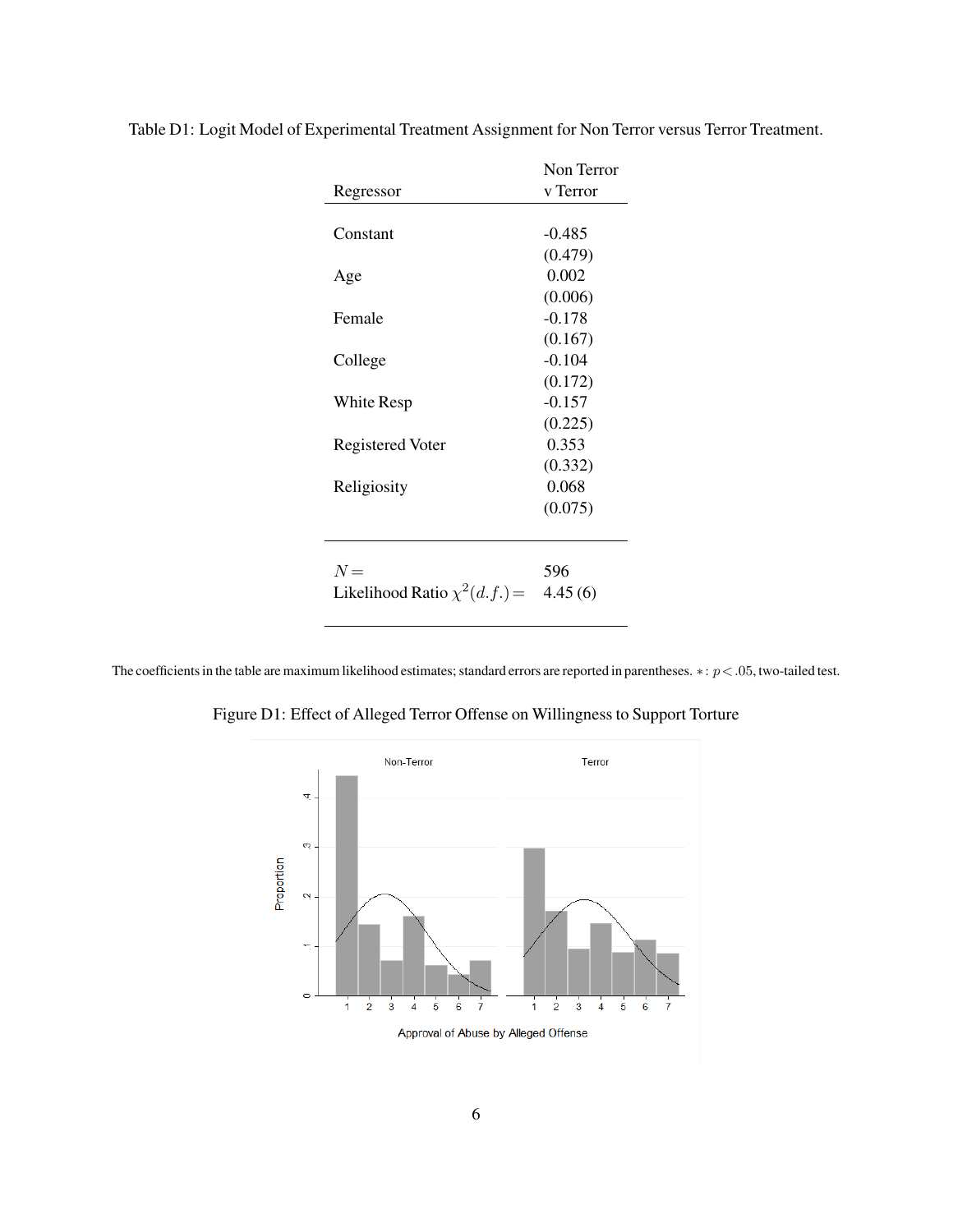| Regressor                                 | Item Count Experiment |
|-------------------------------------------|-----------------------|
|                                           |                       |
| Constant                                  | $-0.341$              |
|                                           | (0.476)               |
| Age                                       | $-0.004$              |
|                                           | (0.006)               |
| Female                                    | 0.069                 |
|                                           | (0.167)               |
| College                                   | $-0.214$              |
|                                           | (0.172)               |
| White Resp                                | 0.088                 |
|                                           | (0.224)               |
| <b>Registered Voter</b>                   | 0.264                 |
|                                           | (0.327)               |
| Religiosity                               | 0.071                 |
|                                           | (0.075)               |
|                                           |                       |
|                                           |                       |
| $N =$                                     | 599                   |
| Likelihood Ratio $\chi^2(d.f.) = 3.74(6)$ |                       |
|                                           |                       |

Table E1: Logit Model of Experimental Treatment Assignment for Item Count Experiment

The coefficients in the table are maximum likelihood estimates; standard errors are reported in parentheses. *∗*: *p<.*05, two-tailed test.

a contingency table analysis ( $\chi^2$  (6) = 21.62, *p* = 0.001). All three permit us to reject the null of no difference between the treatment and the control group.

## E5 The Intelligence Agency Item Count Experiment

#### E5.1 Pre-Treatment Balancing in Experimental Conditions

We implemented an item count experiment examining respondents' willingness to cede government agencies the authority to torture (whip) detainees while questioning them. In the experiment, respondents were assigned to either a control or treatment group (see text for details). To test for pre-treatment balancing in these experimental conditions (i.e., to assure random assignment), we estimated a logit model of treatment assignment by a set of demographic factors, age, female, college degree or higher, white, and registered voter status (Table E1). As expected, the overall model and the independent variables do not achieve statistical significance thus ensuring random assignment and balance across control and treatment groups.

#### E5.2 Possible Design Effects in the Item Count Experiment

Recent work by Blair and Imai (2012) notes that simple difference-in-means estimators of list experiments may be biased in the face of confounders and subject to "design effects." Design effects occur when the inclu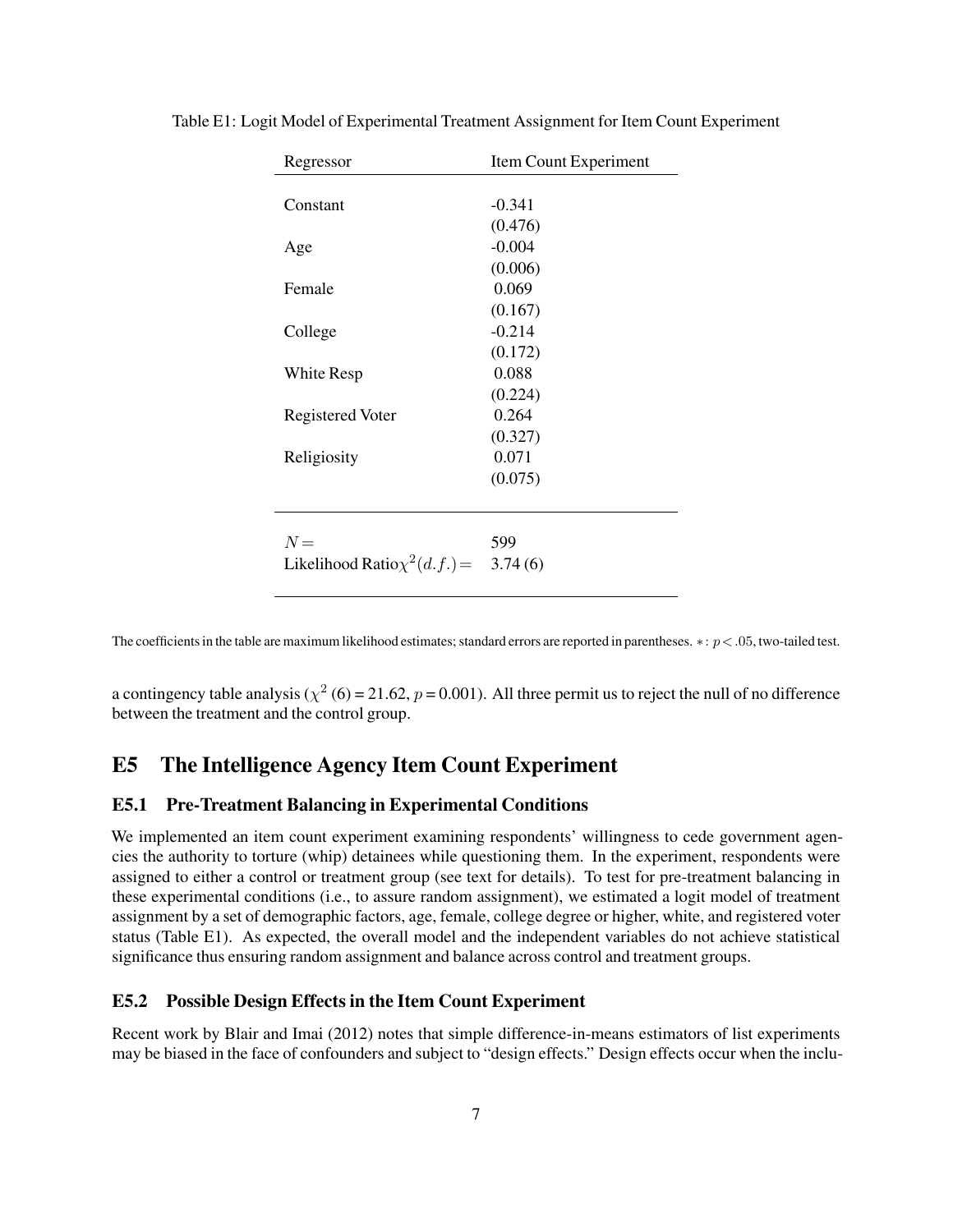sion of the treatment item—in our case, intelligence agents—in the list increases the respondent's propensity to select other groups on the list. If this is the case, difference in means between the control and treatment groups cannot be attributed solely to the inclusion of the treatment item. A Bonferroni test indicates that our item count experiment does not suffer from this design effect. The statistical test builds on the assumptions about the population proportions for each plausible respondent type, and produces a Bonferroni-corrected *p*-value. If the value is below  $\alpha$  (here,  $\alpha$  = .05), we can reject the null hypothesis of no design effect. We used the list package in R (http://cran.r-project.org/web/packages/list/) to produce the Bonferroni-corrected *p*-value for our intelligence agency item count experiment, and generated the *α* value of 0.654. The value indicates that our results are unlikely to suffer from this design effect.

As Blair and Imai note, even if design effects do not exist, it is possible that some respondents lie about the sensitive item. The authors identify two scenarios (Blair and Imai, 2012, p. 65):

The first is the problem of a "ceiling effect," which is caused by the fact that privacy is not protected for those respondents in the treatment group whose true preferences are affirmative for all the sensitive and control items. . . .We also investigate the possibility of a "floor effect" in which some of the respondents whose truthful answer is affirmative only for the sensitive item. . . give  $Y_i = 0$  as an answer instead of the truthful  $Y_i = 1$ 

Given the preponderance of zeros in our data, one might expect that floor effects would be most likely to affect our results. Yet—again using the author's list package in R—we estimated alternative models accounting for ceiling, floor, and both ceiling and floor effects, and we found the results of each to be nearly identical to the model we estimated without adjusting for these factors.

#### E5.3 Additional Detail of Support for Whipping

Here we provide additional results for the item count experiment. Having two lists, one that contains intelligence officers and a control that does not, allows us to infer the public's level of support for intelligence agents whipping detainees by comparing the difference in means between the groups. If the mean in the test group is higher, we can infer that there is considerable public support for whipping by intelligence officers. Figure E1 indicates first that in both the treatment and control groups our subjects were opposed to any government agency having the authority to whip detainees (78% and 65%, respectively). Yet adding intelligence agency to the list of options reduces the number of respondents who are opposed.

#### E5.3.1 Multivariate Analyses of Intelligence Agency Treatment on Respondents' Willingness to Authorize Government Agencies to Whip Detainees.

We conducted supplementary multivariate analyses to demonstrate the robustness of our main results to the inclusion of additional covariates. We employ a dummy variable indicating whether the individual was in the *Control* or*Intelligence Agency* treatment groups. In the ordinary least squares model, the estimated coefficient for the Intelligence Agency variable is equivalent to the difference of means relative to the excluded group, i.e., the control. Since the dependent variable is a count, we also present the results of a negative binomial regression for comparison (Table E2). The covariates include measures of respondents' social demographics and political attitudes. The coefficient for the *Intelligence Agency* treatment is quite stable across models.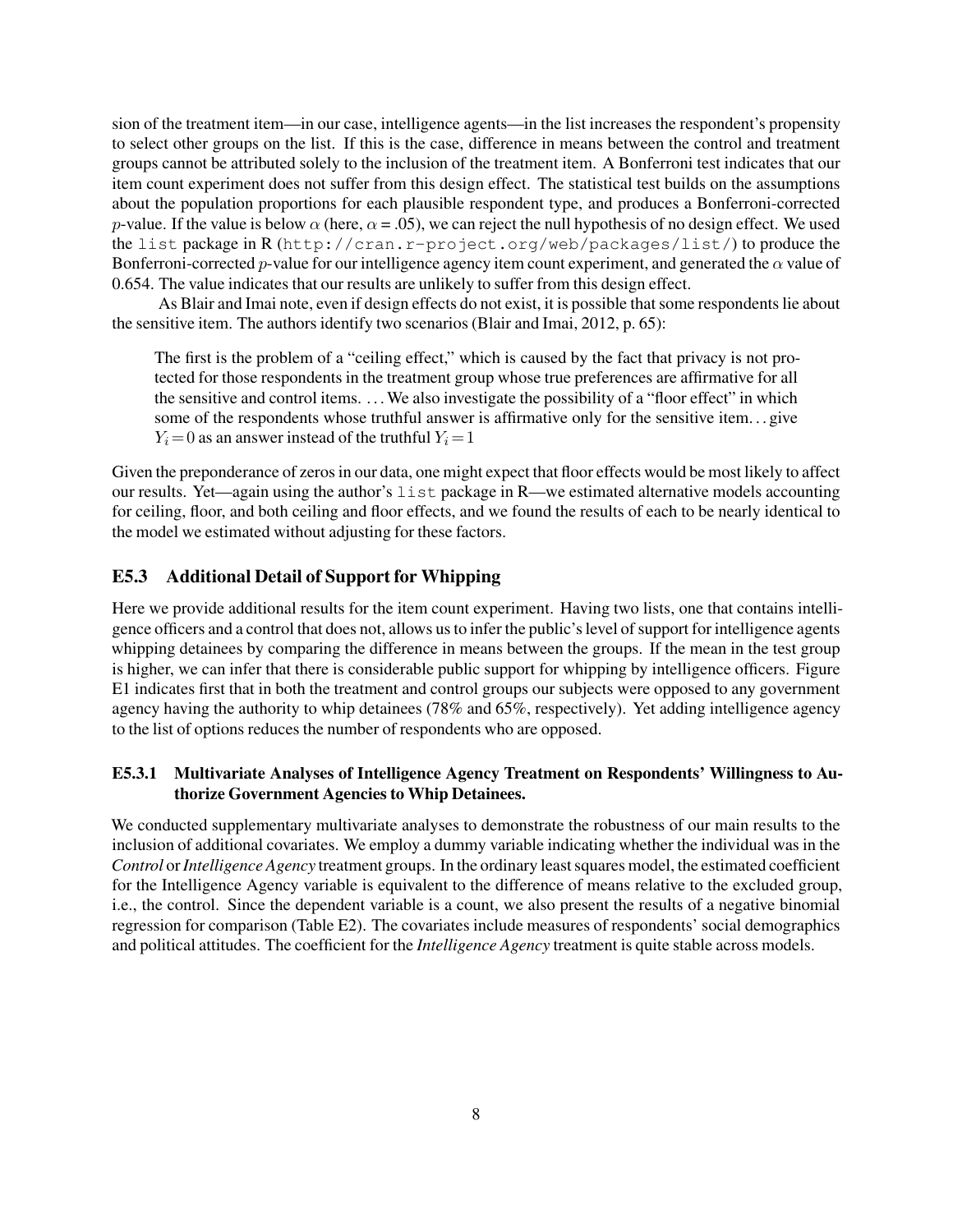Figure E1: Distributions of Number of Agencies with Authority to Whip



## **References**

Blair, Graeme and Kosuke Imai. 2012. "Statistical Analysis of List Experiments." *Political Analysis* 20(1):47–77.